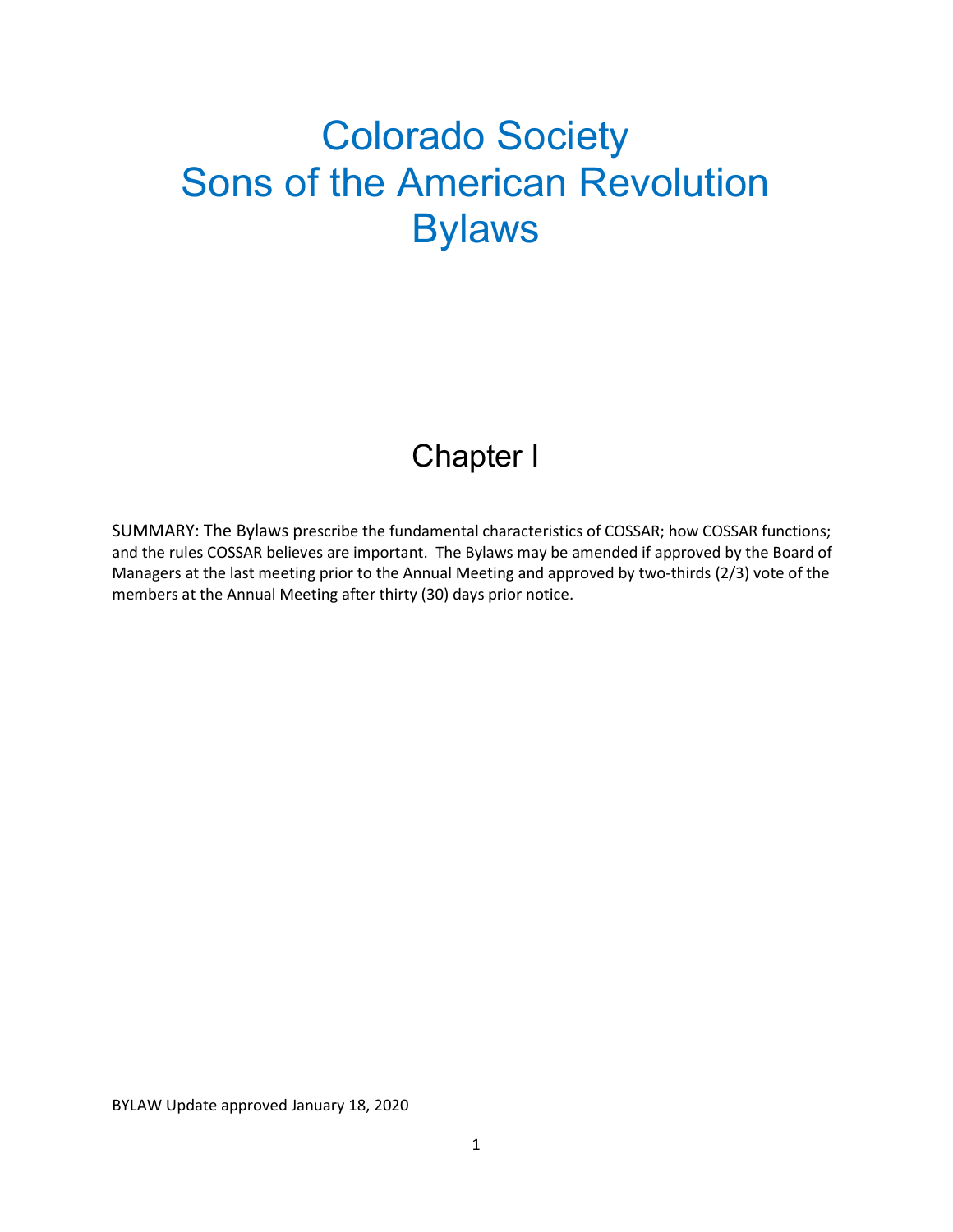## COLORADO SOCIETY SONS OF THE AMERICAN REVOLUTION

## BYLAWS

#### ARTICLE I: NAME

The official name of this organization shall be the Colorado Society of the Sons of the American Revolution, hereinafter referred to as COSSAR. It is a corporation, not for profit, incorporated in the State of Colorado on 30 August 1906 (Corporation Record 43215, Book 119 at page 99) and filed its Election to Accept the Colorado Not for Profit Corporation Act on 26 October 1970, as required by law. COSSAR was first organized on 4 July, 1896, and was the thirty-third State Society. It is an integral part of the National Society of the Sons of the American Revolution, hereinafter referred to as NSSAR, a corporation created by a special act of Congress of the United States (Act of 9 June 1906, P.L. 214, 34 Stat. Chapter 3065, page 277) amended 6 February 1925 (P.L. 362, 43 Stat. Chapter 142, page 808); further amended 8 September 1961 (P.L. 87-2 14). The Charter Constitution and Bylaws of NSSAR and the Articles of Incorporation of COSSAR are hereby incorporated by reference and made a part of these Bylaws.

#### ARTICLE II: OBJECTS

The objects of COSSAR are declared to be patriotic, historical and educational, and shall include those intended or designed to perpetuate the memory of those patriots who, by their services or sacrifices during the war of the American Revolution, achieved the independence of the American people; to unite and promote fellowship among their descendants; to inspire them and the community at large with a more profound reverence for the principles of the government founded by our forefathers; to encourage historical research in relation to the American Revolution; to acquire and preserve the records of the individual services of the patriots of the war, as well as documents, relics, and landmarks; to mark the scenes of the Revolution by appropriate memorials; to celebrate the anniversaries of the prominent events of the war and of the Revolutionary period; to foster true patriotism; to maintain and extend the institutions of American freedom and to carry out the purposes expressed in the preamble to the Constitution of our people and the injunctions of Washington in his farewell address to the American people.

#### ARTICLE III: MEMBERSHIP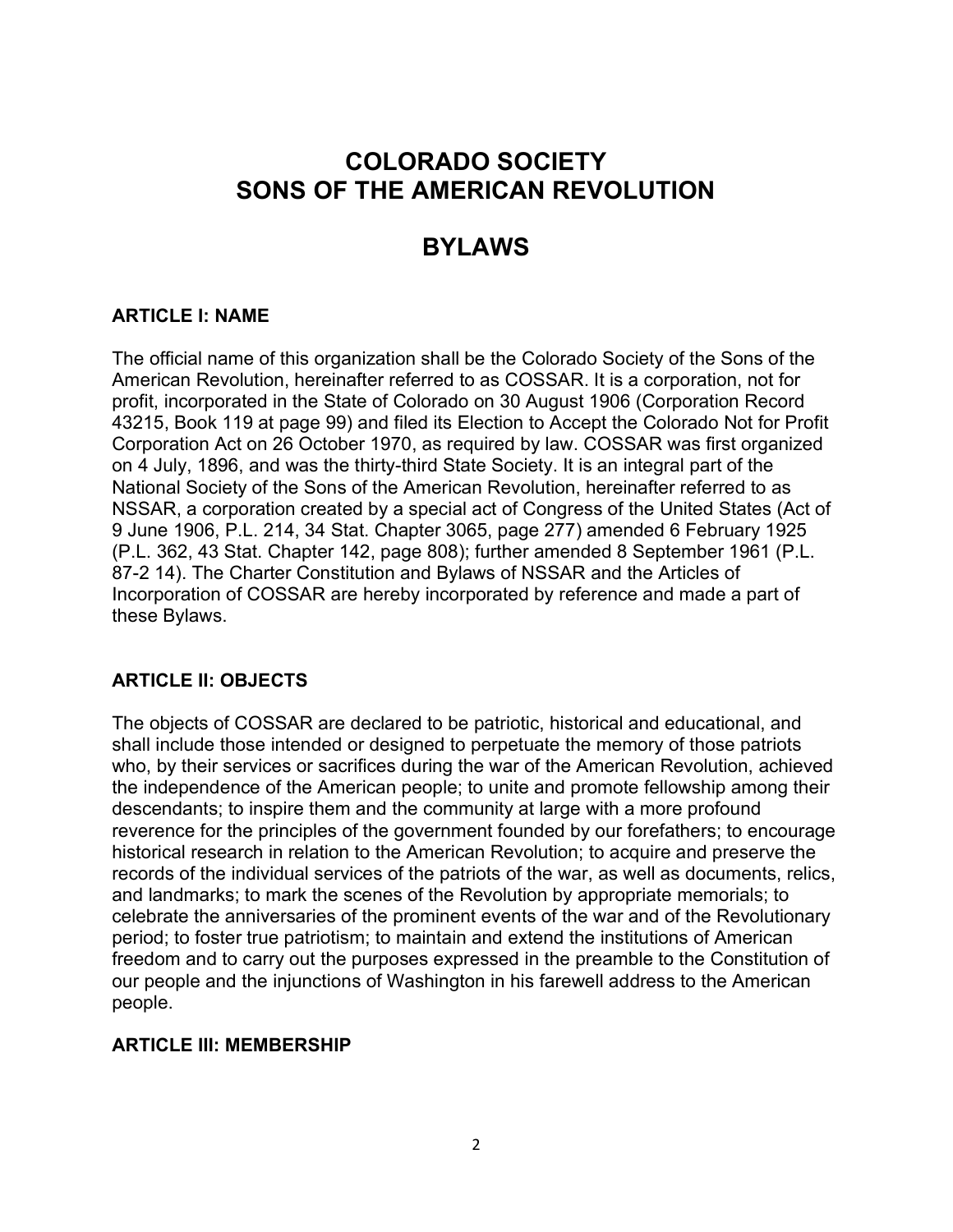SECTION 1. The membership of COSSAR shall consist of the members of the COSSAR Chapters and the COSSAR At Large members who are members of NSSAR.

**SECTION 2.** A member may choose to be a member of a Chapter, if acceptable to that Chapter, or may choose to be an At Large member, if acceptable by the COSSAR Treasurer and the COSSAR MS/R.

#### SECTION 3. Classes of Membership:

- A. Regular Member: A Regular Member shall be any male member, eighteen (18) years and over, except those members described in subsections B through E of this subparagraph, who meets all the requirements for membership of NSSAR.
- **B. Junior Member:** A Junior Member is a male member under the age of eighteen (18) who has met the NSSAR membership requirements. A junior member is unable to vote.
- C. National Life Member: A National Life Member is a male member who has completed an application for National Life Membership and paid the designated Life Membership fee as defined and published by NSSAR. A National Life Member shall be exempt from all annual dues payable to NSSAR.
- D. Emeritus Member: An Emeritus Member shall be any male member who has paid a total of fifty (50) cumulative years of annual dues, except any dues paid as a Junior Member prior to the age of eighteen (18). An Emeritus Member shall be exempt from all annual dues payable to NSSAR and COSSAR. A COSSAR Emeritus Member shall be any male member who has reached 100 years or older. A COSSAR Emeritus Member will be exempt from all annual dues payable to COSSAR.
- E. Memorial Member: A Memorial Member is a deceased male of the same family as the current member as defined above, whose application and payment have been submitted in accordance with the NSSAR Bylaws. It shall be on the same genealogical line and shall be connected by relationships not to exceed two (2) generations removed from the line of the family member whose application upon which it is based (e.g. father, grandfather, uncle, grand uncle, brother, son, grandson, nephew or grand-nephew).

#### SECTION 4. Transfers:

A. Transfers In: A member in any other NSSAR State Society may, without payment of an admission fee, transfer into COSSAR. If he desires membership in a Chapter, he shall make application for the transfer through that Chapter. Any transfer (demitting or receiving) shall be contingent upon his having met the requirements of the National Form "Application for Transfer of Membership" and upon receiving approval of the transfer from NSSAR. Although no admission fee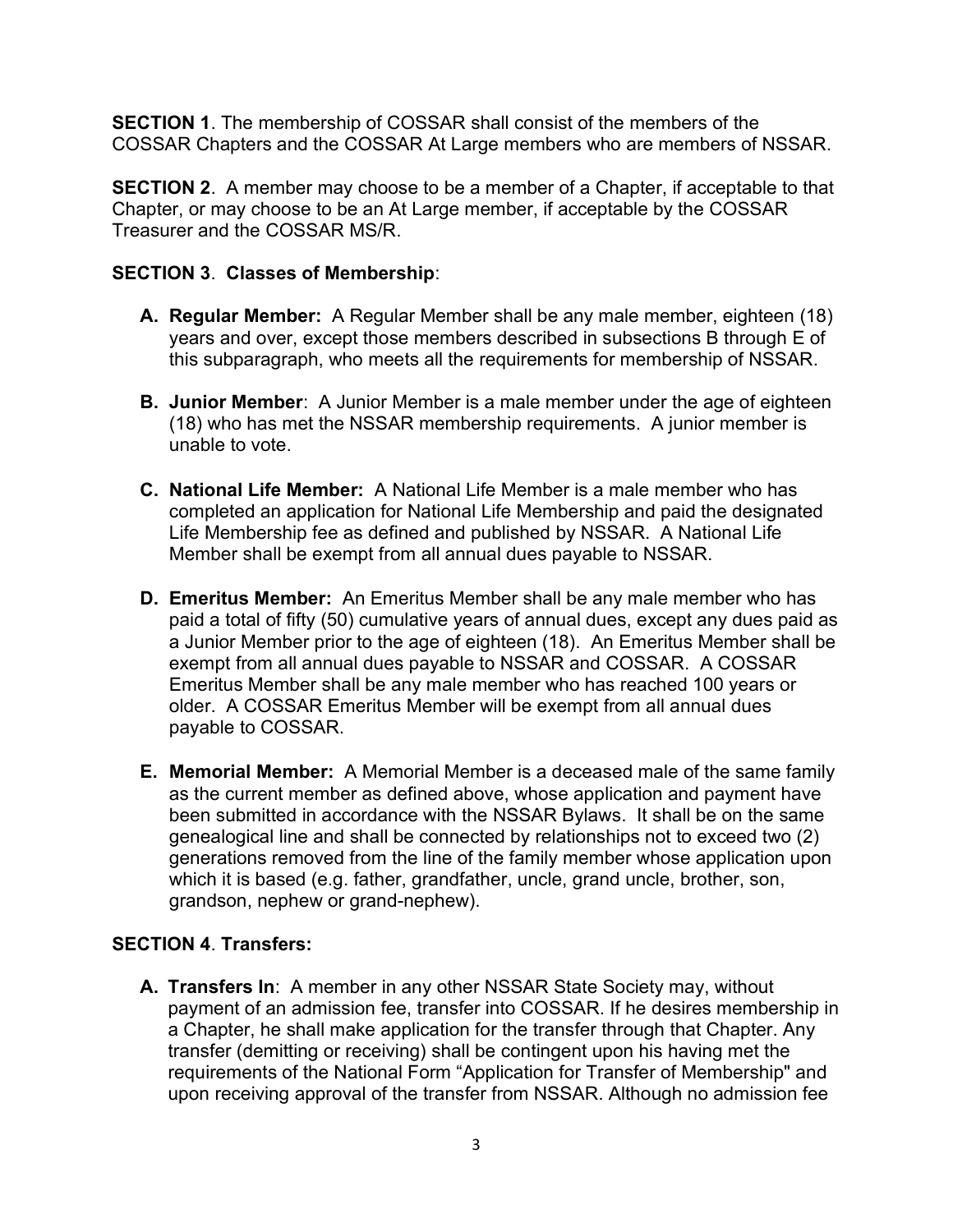is charged, a member seeking to transfer into COSSAR, upon request, may be asked to furnish COSSAR with a copy of his original approved NSSAR application, excluding documentation. This request is not a requirement of the transfer of membership.

- **B. Transfers Out:** Any COSSAR member moving to another state may transfer his membership to that State Society, after his acceptance by the gaining State Society. Any transfer (demitting or receiving) shall be contingent upon his having met the requirements of the National Form "Application for Transfer of Membership" and upon receiving approval of the transfer from NSSAR.
- C. Transfers within COSSAR: Any COSSAR member may transfer his membership within COSSAR from one Chapter to another with the acceptance by the gaining Chapter. A transfer of membership from a Chapter into an At Large member status will require the acceptance by the COSSAR Treasurer and MSR. Any transfer (demitting or receiving) shall be contingent upon his having met the requirements of the COSSAR Form "Application for Chapter Transfer within COSSAR" and upon receiving approval of the transfer from the COSSAR Treasurer and the MS/R who will then update the COSSAR & NSSAR database for such changes.

SECTION 4. Discipline: Any member may be disciplined or expelled from COSSAR in accordance with the NSSAR Bylaws. The Board of Managers, hereinafter referred to as the BOM, by a two-thirds (2/3) affirmative vote, may initiate action to discipline or expel. The BOM shall thoroughly investigate any written complaints against any member, if signed by ten (10) members who were in good standing during the time period covered in the complaint. If, after hearing the accused, the BOM finds against him, it shall promptly notify the Executive Committee of NSSAR, who shall then have complete jurisdiction in the case.

#### ARTICLE IV: OFFICERS

SECTION 1. State Officers: The officers of COSSAR shall be a president, vice president, recording secretary (RS), treasurer, membership secretary/registrar (MS/R), chancellor, chaplain, and historian. These officers shall meet at the call of the president (see Article V, below). The officers of COSSAR shall begin their terms once installed.

- A. Term of Officers: All officers shall serve a term of one (1) year beginning with their election and installation at the Annual Meeting and continue until their successors are duly elected and installed. The president shall normally serve a one (1) year term and not serve more than two (2) successive terms; however, officers other than the president are not restricted to term limitations.
- B. Duties of Officers: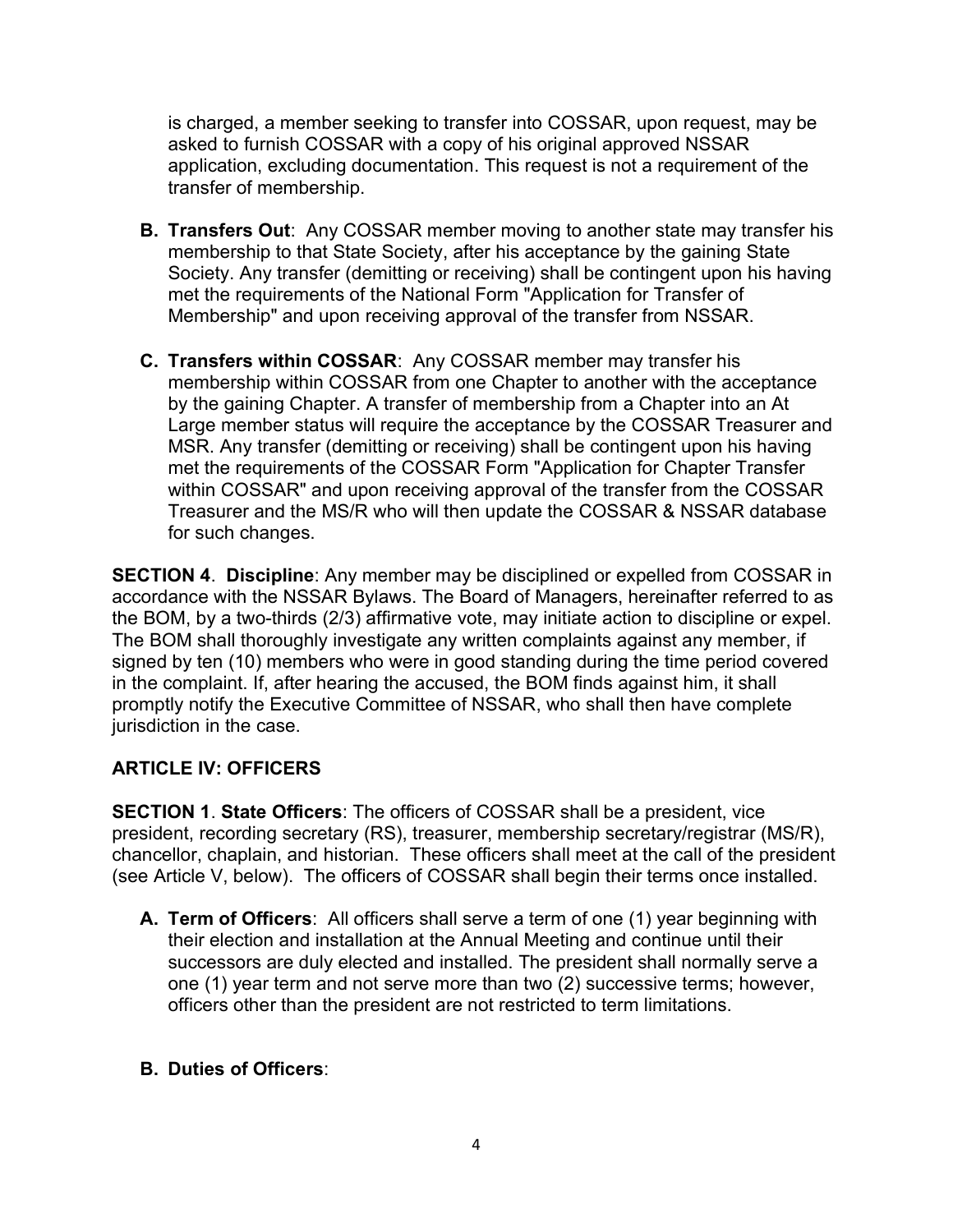- (1) President The president shall be the chief executive officer of COSSAR and shall exercise general control over its affairs under authority of the BOM (see Article VI below), and the current COSSAR Bylaws and Standing Rules (see Article XIV below). He shall preside at all COSSAR Annual, BOM and Special meetings. He shall appoint all Standing and Special Committees, except the Nominating Committee. He shall be a member ex-officio of all committees, except the Nominating Committee.
- (2) Vice President The vice president, in the absence or incapacity of the president to serve, shall serve and perform all the duties and exercise all of the powers of the president. In addition, the vice president shall be in charge of all programs for meetings and special functions of COSSAR.
- (3) Recording Secretary (RS) At the direction of the president, the RS shall call all meetings of COSSAR and the BOM and shall keep a record of the proceedings of all meetings of COSSAR and the BOM. Under the direction of the president he shall conduct the general correspondence of both. He is responsible for: maintaining the COSSAR Database; publishing the annual Membership Roster; updating the National Personal Data Pages; compiling and sending to NSSAR the Annual Reconciliation Report using the National Reconciliation Template form from the NSSAR website; and preparing the official list of delegates to the NSSAR Congress. He shall turn over to his successor any or all such records and correspondence, when he shall for any reason leave office.
- (4) Treasurer The treasurer shall receive all monies paid into COSSAR and shall deposit the funds in a depository designated by the BOM. He shall make all routine and incidental disbursements and those covered by the approved budget. Unbudgeted expenses and those in excess of the approved budget shall be submitted at the next BOM meeting for approval or ratification. He shall keep accurate records of all funds and financial transactions of COSSAR, and he shall turn over such records to his successor when he shall, for any reason, leave office. During his term of office, he shall present such records to the BOM for audit and review when so requested by the BOM. He may serve without bond, at the discretion of the BOM, but he shall have the privilege of being bonded at COSSAR's expense if he chooses to do so. The treasurer shall be responsible for the preparation and submission of all Federal, State and local IRS and corporate forms (see NSSAR handbook).
- (5) Membership Secretary/Registrar (MS/R) The MS/R shall be designated as the main contact for correspondence received from NSSAR. The MS/R shall examine all applications for membership and shall make appropriate recommendations to NSSAR. He shall have the care and custody of all membership records, and shall keep a complete register of the names, dates of birth, dates of admission, resignations, expulsions, deaths, or other losses of all members, together with pertinent information concerning applicants who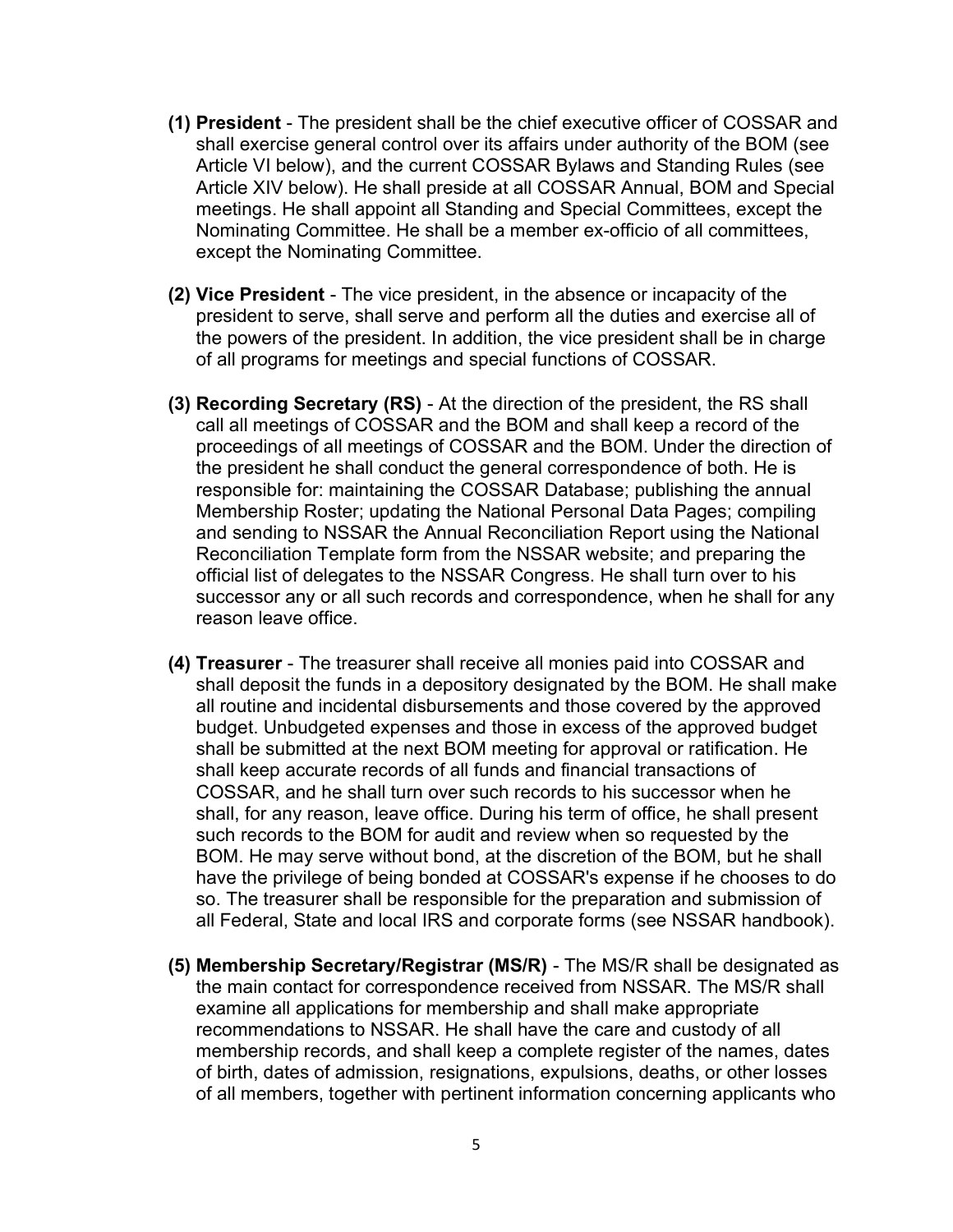are refused admission. He shall offer proper assistance to members or prospective members in matters relating to their genealogy and shall assist in the examination and evaluation of applications for membership.

- (6) Chancellor When possible, the chancellor shall be an attorney at law, and it shall be his duty to give opinions on legal matters (pro-bono) affecting COSSAR when such questions are referred to him by the proper officers.
- (7) Chaplain The chaplain shall give the invocation and the benediction at all COSSAR meetings and other appropriate occasions. He shall send appropriate get-well or condolence cards to members or their families and, if requested, give spiritual aid to families. He is responsible for the arrangements to conduct brief NSSAR funeral or memorial services. He is the point of contact for information on NSSAR markers for gravestones and crypts. He shall perform such other religious functions under authority of the BOM.
- (8) Historian The historian shall maintain a history of COSSAR including: a chronological list of all officers with dates of service and other pertinent information; a chronological account of the more important activities of COSSAR since its founding; and other data as appropriate. He shall conduct historical research as directed by the BOM.

#### C. Nominations and Elections:

- (1) Nominating Committee and Consent of Nominees This committee shall consist of a chairman chosen from the BOM and the president from each Chapter. It shall prepare a written report for the BOM containing the names of nominees who have accepted nomination for each state office. A nominee may only hold one state office at a time. This report shall then be taken under advisement by the BOM during the last BOM meeting before the Annual Meeting and it will accept, amend, or reject the report.
- (2) Elections The RS shall provide the slate of state officers, including the National Trustee, Alternate National Trustee and Vice President General, to all members at least thirty (30) days prior to the Annual Meeting. Additional nominations for COSSAR officers may be made from the floor of the Annual Meeting, provided the consent of the nominee has first been obtained. Nominees are elected at the Annual Meeting by a two-thirds (2/3) voice vote of those members present. If there is more than one nominee for an office, the vote for that office will then be by a majority ballot vote of those members present. The elected officers shall be "officers-elect" until they are installed. The officers-elect may be installed at the Annual Meeting or at the George Washington Luncheon as the BOM has decided and announced.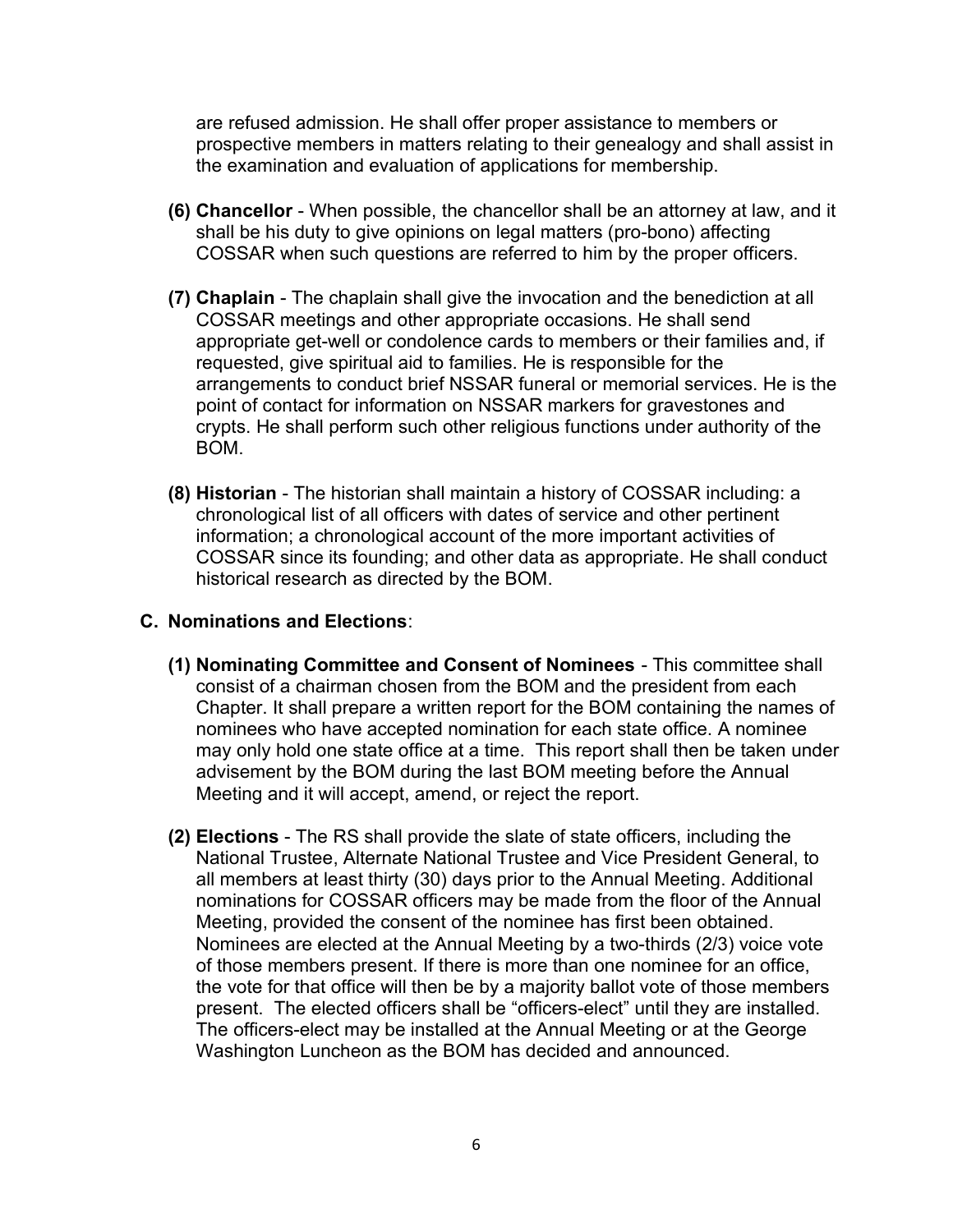D. Vacancies- Should the office of president become vacant, the COSSAR vice president shall become president automatically. Vacancies occurring among the other officers, for any reason, shall be filled from among the members by the BOM. Such appointments shall be for the balance of the unexpired term and until the next COSSAR Annual Meeting. Appointees shall be eligible for election at the next Annual Meeting.

#### SECTION 2. National Officers:

- A. National Trustee. The National Trustee, and an alternate, is announced by the Nominating Committee at the BOM meeting before the Annual Meeting. Voting on their nominations takes place at the Annual Meeting. The selection as National Trustee from Colorado is subject to the approval at the next NSSAR Congress. This is a National, not a COSSAR office. The nominee shall have served as President of COSSAR, unless in the opinion of the BOM, the nominee has other qualifications that entitle him to be considered for this post.
- B. Vice President General/Rocky Mountain District. The COSSAR nominee for Vice President General/Rocky Mountain District is announced by the Nominating Committee to NSSAR every three (3) years. The nominee is announced at the BOM meeting before the Annual Meeting. Voting on his nomination takes place at the Annual Meeting. His selection as Vice President General/Rocky Mountain District is subject to the approval at the next NSSAR Congress. This is a National, not a COSSAR office.

#### ARTICLE V: MEETINGS

SECTION 1. COSSAR Annual Meeting. The COSSAR Annual Meeting shall be considered as the State Conference. It shall be held in the New Year prior to the George Washington Luncheon at a time and place designated by the president with the concurrence of the BOM. If the president and the BOM believe that there is more necessary business than can be accomplished during the one-day conference, the president may, with the concurrence of the BOM, call for the conference to begin the day before and conclude the following day. All officers and chairmen of Standing and other committees will give their annual reports and program schedules for the coming year. If required, the President will set aside time for committees to meet and discuss program objectives. Officers for the ensuing year will be elected. Other business will be conducted as required. All members may attend and those present may vote. A quorum the Annual Meeting shall consist of fifteen (15) members.

SECTION 2. George Washington Luncheon. The George Washington Luncheon shall be held in honor of George Washington's birthday in the month of February at a time and place designated by the president and BOM. The NSSAR President General may be invited to attend and be the guest speaker. If the President General is unable to attend, the president with the concurrence of the BOM shall invite a notable person to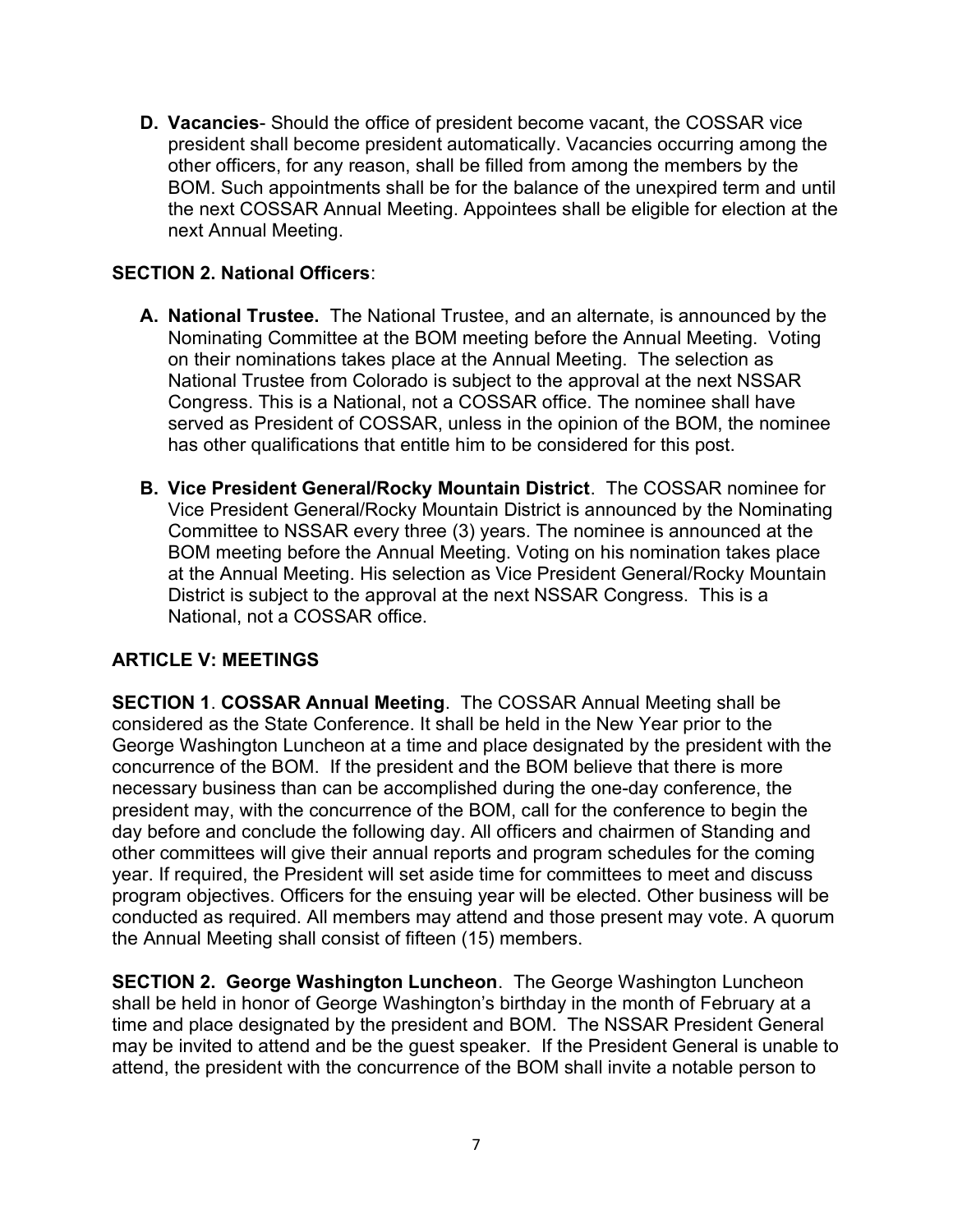speak. Awards for the prior year will be presented at the George Washington Luncheon.

SECTION 3. Board of Managers Meetings and Quorum. The BOM shall be held at the call of the president at least four (4) times during the year. A quorum shall consist of eight (8) members. All COSSAR members may attend; however, only BOM members may vote.

SECTION 4. Special Meetings. Special meetings for membership and for the BOM may be called by the president at any time, and it shall be his duty to do so when requested in writing by five (5) COSSAR members. Ten (10) days' notice shall be given to all members by mail or email of such Special meetings and shall include the specific item(s) of business to be considered. All members may attend Special meetings for membership and may vote. Only members of the BOM may vote at BOM special meetings.

SECTION 5. BOM Meetings by Email and Other Means. If in the opinion of the president a BOM meeting is necessary on short notice, he may call a meeting by email. In his email notice to BOM members, he will give his reason for the email notice, the issue to be decided and give the BOM members a reasonable time in which to vote and reply. At the approval of the president and the BOM, BOM members may participate in a BOM meeting by teleconference or videoconference. No Annual Meeting or Special meeting of the members may be held by email, teleconference or video conference.

#### ARTICLE VI: BOARD OF MANAGERS (BOM)

SECTION 1. The Board of Managers (BOM). The Board of Managers (BOM) shall consist of:

- A. The current president of each COSSAR Chapter and one additional member from each Chapter (each Chapter will use their own selection process);
- **B.** The COSSAR officers;
- C. The Chairmen of Standing Committees;
- D. The COSSAR National Trustee;
- E. The Colorado Vice President General (while in office);
- F. Those who are serving or who have served as NSSAR officers, including past National Trustees and Vice Presidents General; and
- G. All past COSSAR presidents.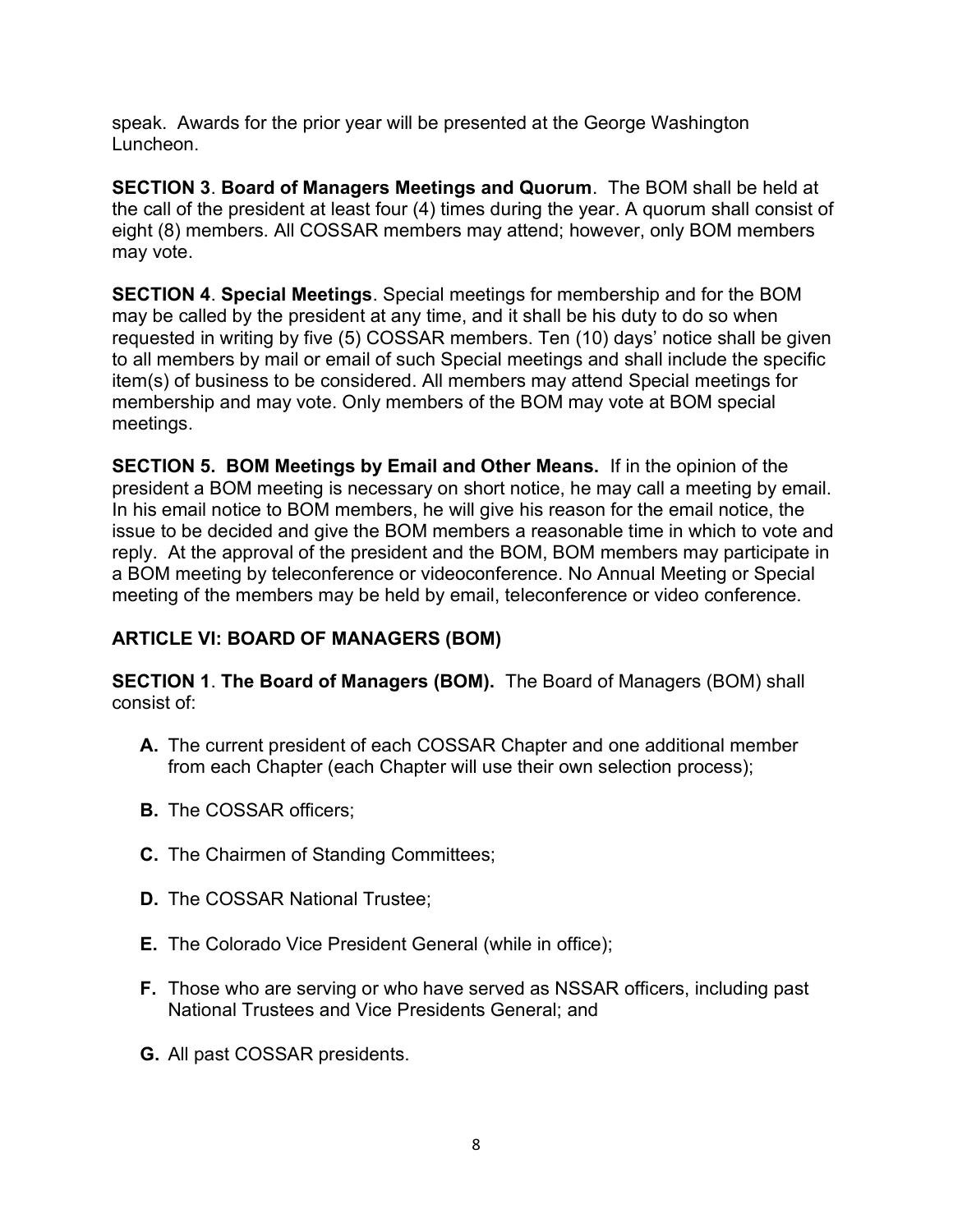H. Only these members may vote (also see Article V, Section 3 above).

SECTION 2. Dates of BOM Meetings. At the last BOM meeting of the year, the president shall announce the time and place of the BOM meetings for the next year.

SECTION 3. Duties of the BOM. The BOM shall have general supervision and control of COSSAR during the interim between the COSSAR Annual Meetings. The BOM shall serve until new BOM officers-elect are installed.

#### ARTICLE VII: FEES AND DUES

SECTION 1. Upon application for membership, the applicant shall pay the following:

- A. If applying for At Large membership, both current COSSAR and current NSSAR application fees plus first-year dues for both.
- **B.** If applying through a current Chapter, the Chapter application fee in addition to current charges specified for COSSAR and NSSAR.
- C. The BOM shall set the amount of annual dues for in state and out-of-state members, junior members, members of the Armed Forces, members who by reason of age, fixed income, illness or disability are no longer able to pay regular dues.
- D. Members of the Children of the American Revolution or of the Children of the Revolution, who have not attained the age of 22, shall not be charged either an initial application fee or annual dues for the year in which their initial application is approved. They shall, however, pay to NSSAR the current fee, as stipulated in the current NSSAR Handbook.

#### SECTION 2. Annual Dues.

- A. No later than 1 October, the RS will furnish a list of the At Large members to the COSSAR treasurer and a current membership list to each Chapter treasurer. By 15 October, the COSSAR and Chapter treasurers will send out dues notices. A final notice will be sent to delinquent members on 1 December. Dues not received by 31 December will cause the member to be inactive and dropped on 1 January of the following year. Reinstatement requires payment of NSSAR, COSSAR and, if applicable, Chapter dues, plus the established processing fee.
- B. National Life Membership. Current National Life members will not be billed for NSSAR dues; however, payment of COSSAR and/or Chapter dues is required.
- C. Emeritus Membership: An Emeritus member is exempt from paying NSSAR and COSSAR annual dues. A COSSAR Emeritus Member is exempt from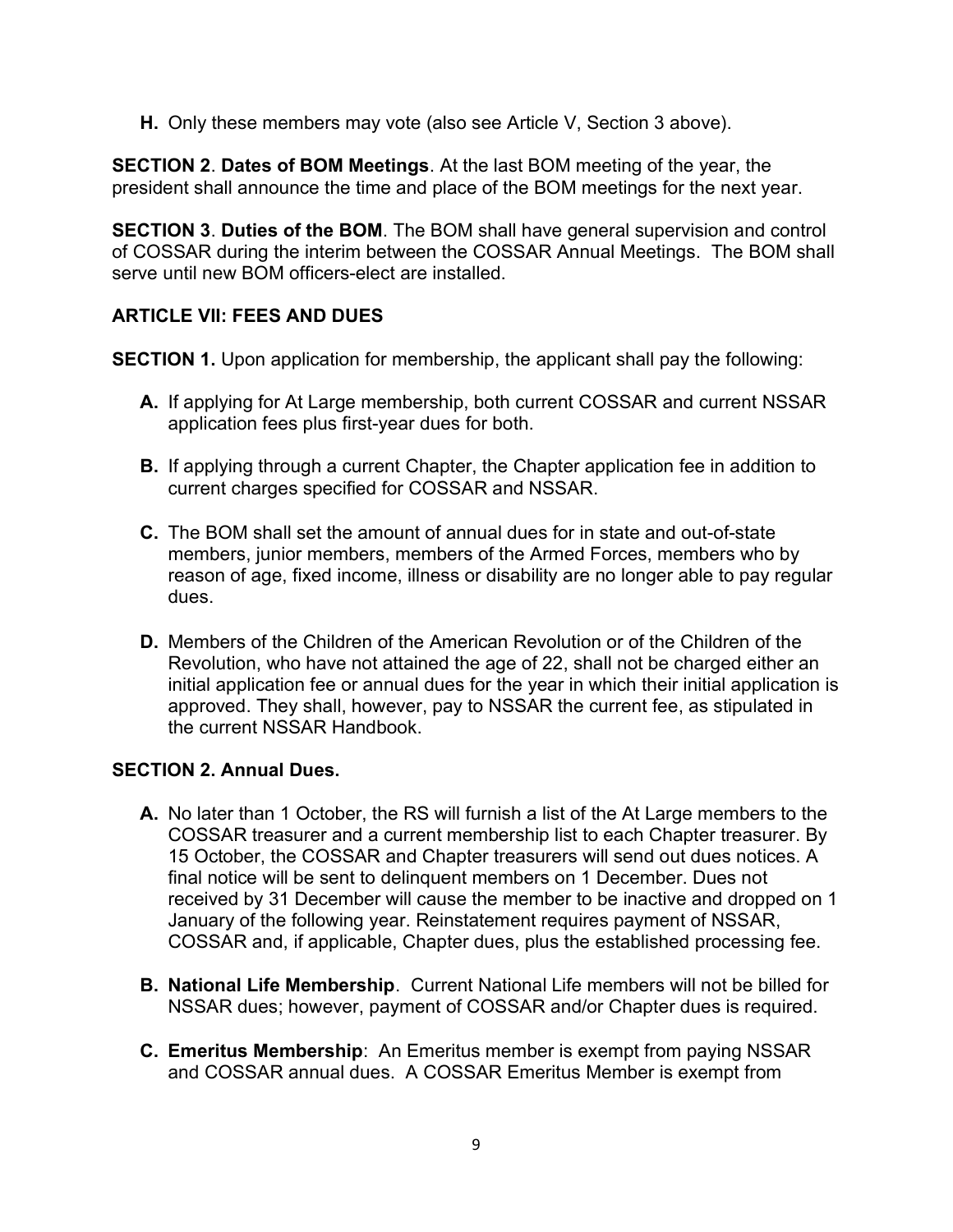paying COSSAR annual dues. Each Chapter shall determine whether Emeritus members are exempt from Chapter dues.

#### ARTICLE VIII: COMMITTEES

SECTION 1. The president shall appoint all Standing and Special committee chairmen, except of the Nominating Committee. The president shall notify the BOM of the membership of all committees and their purposes.

SECTION 2. The regular COSSAR Standing Committees are: Awards, Budget/Finance, Color Guard, Eagle Scout, Education, Legislative, Membership, Publicity, JROTC/ROTC, and Scheduling.

SECTION 3. All Standing and Special Committees are to report their activities at the Annual Meeting each year or more frequently as directed.

#### ARTICLE IX: CHAPTERS

SECTION 1. Whenever ten (10) or more members make application to form a Chapter, the BOM may grant a charter. The Chapter shall adopt bylaws not inconsistent with the Constitution, Bylaws and Standing Rules of COSSAR and NSSAR. These bylaws must receive the written approval of the COSSAR Legislative Committee.

**SECTION 2.** The membership of the Chapter is formed from members of COSSAR.

**SECTION 3.** The secretary of each Chapter shall send an Annual Chapter Report to the COSSAR RS not later than 1 February of each year reporting the activities of the previous year and giving a list of the officers.

SECTION 4. When the regular membership of a Chapter falls below ten (10) as of 31 March of any year, that Chapter shall be deactivated as of 1 April that year. The Chapter members may then become either members At Large of COSSAR or members of a different COSSAR Chapter. Any funds remaining in the treasury of the deactivated Chapter shall revert to the treasury of COSSAR after payment of appropriate expenses approved by the BOM. Records and supplies belonging to the deactivated Chapter shall revert to COSSAR. After one year, a deactivated Chapter may apply to the COSSAR BOM for approval to reactivate provided it has ten (10) or more members.

#### ARTICLE X: DELEGATES TO CONGRESS

At least sixty (60) days prior to the Annual NSSAR Congress, the BOM shall make in accordance with the NSSAR Bylaws the selection and designate the COSSAR delegates and alternates who wish to attend NSSAR Annual Congress. The National Trustee and the COSSAR president are automatically delegates and do not count against the number allotted according to membership. The RS will coordinate with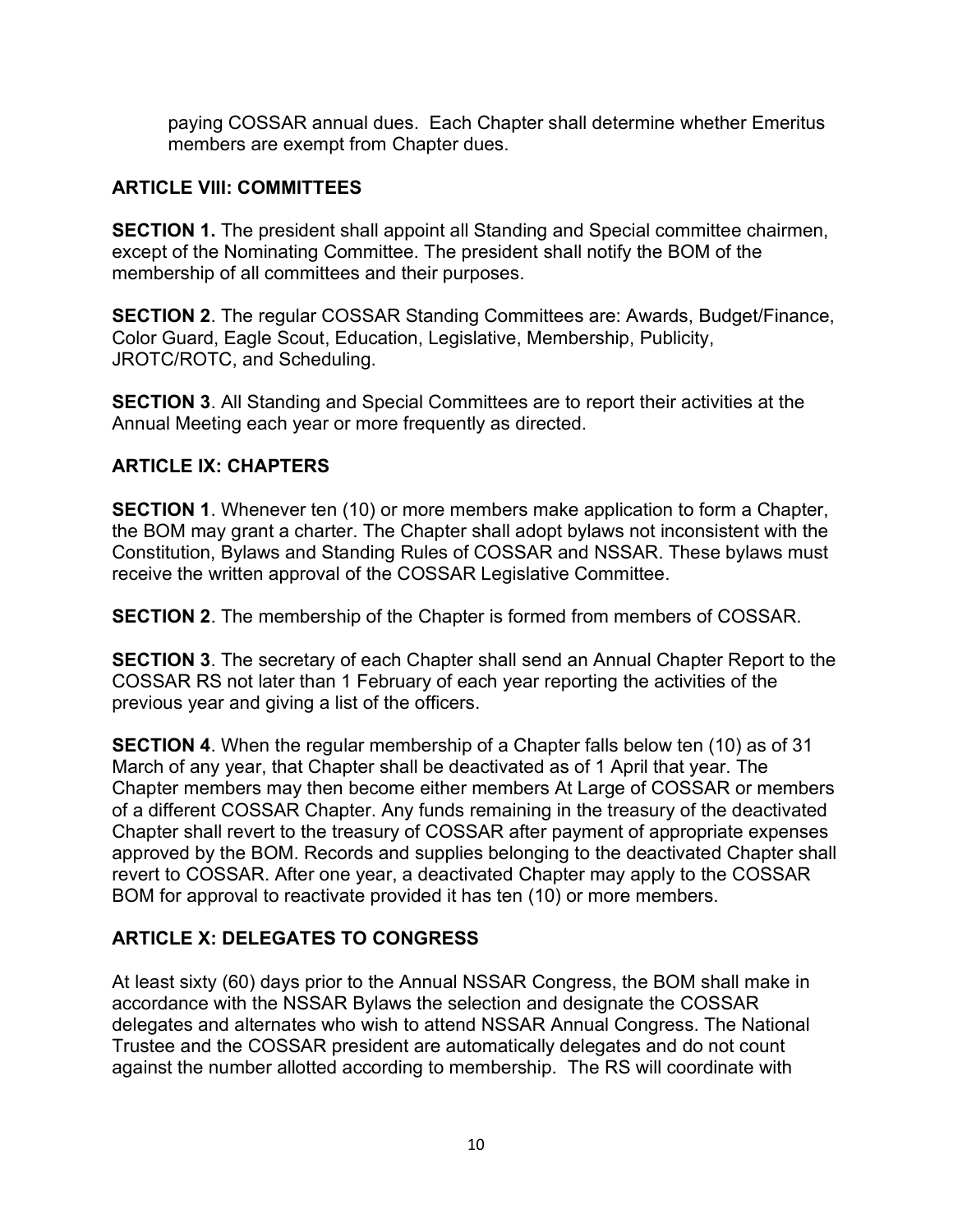NSSAR and delegates and alternates to ensure that all delegates and alternates receive the proper NSSAR documentation.

#### ARTICLE XI: SEAL

The COSSAR Seal shall be the same as the NSSAR Seal, except that the legend "The Colorado Society of the Sons of the American Revolution, Organized July 4, 1896, and Incorporated August 29, 1906" shall replace the legend of the NSSAR.

#### ARTICLE XII: INSIGNIA

The COSSAR Insignia shall comprise the following: (1) A badge consisting of a cross surmounted by an eagle in gold, and (2) a rosette or lapel bar displaying the colors of the society - both as prescribed by and obtained through NSSAR.

#### ARTICLE XIII: PARLIAMENTARY AUTHORITY

The rules contained in the current edition of Robert's Rules of Order Newly Revised shall govern COSSAR in all cases to which they are applicable and in which they are not inconsistent with these Bylaws and any special rules of order COSSAR may adopt.

#### ARTICLE XIV: STANDING RULES

The BOM may adopt Standing Rules to govern the operation of COSSAR activities. The Standing Rules are administrative rules consistent with the Bylaws and are used to more fully describe the activities to be taken under the Bylaws. The BOM approves the Standing Rules by majority vote. The president or any BOM member may propose a Standing Rule or an amendment to a Standing Rule. These proposals must be received by the BOM at least thirty (30) days prior to a BOM meeting and will be voted upon at the BOM meeting. The RS will ensure that an updated copy of the Standing Rules is placed on the COSSAR website,

#### ARTICLE XV: AMENDMENTS

These Bylaws may be amended by a two-thirds (2/3) affirmative vote by those members present at the COSSAR Annual Meeting, provided that such amendments shall have been previously endorsed by the BOM and provided detailed written notice of the proposed amendments have been sent to all members at least thirty (30) days prior to the Annual Meeting at which the amendments are to be voted upon. Once amendments are made, the RS will revise the Bylaws to conform to the amendments and ensure that an updated copy of the Bylaws is placed on the COSSAR website.

#### ARTICLE XVI: DISSOLUTION

If for any reason COSSAR is to be dissolved or otherwise terminated, no part of the COSSAR property or any of the proceeds shall be distributed to any of the officers or